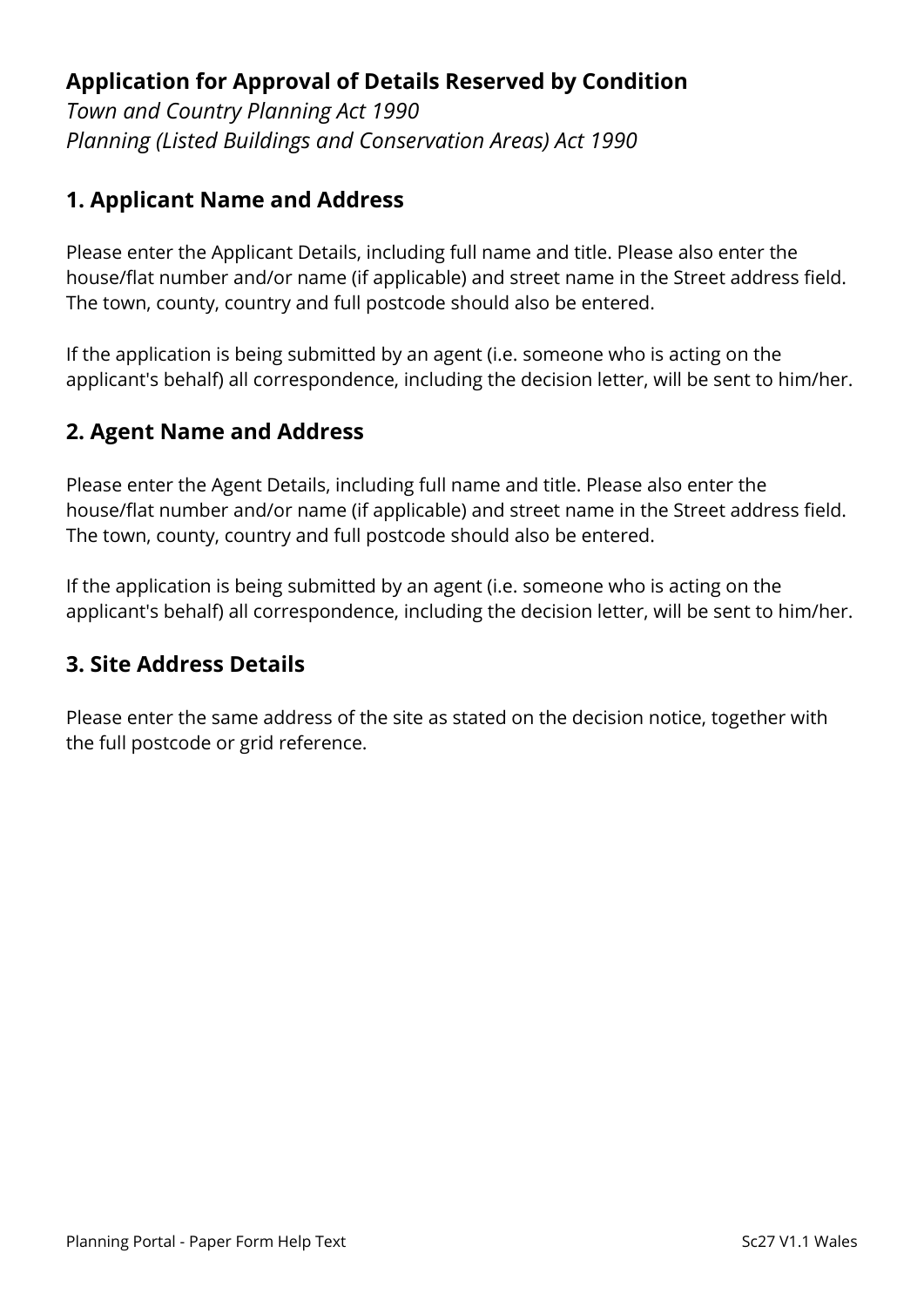## **4. Pre-application Advice**

The local authority may be able to offer (possibly for a fee) pre-application discussions before a formal application is submitted in order to guide applicants through the process. This can minimise delays later in processing the application.

Pre-application discussions can also help you and the planning authority identify areas of concern about your proposed development so that you can give consideration to amending your proposal before the application is submitted. The advice and guidance given to you at the pre-application stage is given in good faith. However, it does not guarantee or supply a definitive undertaking as to whether your proposal is likely to be acceptable.

If you have received pre-application advice from the planning service please indicate the reference/date of any correspondence or discussion and the name of the officer. If you do not know these details then please state '*Unknown*'.

This will assist the Council in dealing with your application as quickly as possible.

## **5. Description of your Proposal**

Please describe the development or works as shown on the original decision letter and clearly indicate the permission reference number and condition that you wish to discharge, remove or vary. It is essential that the number and description of the condition(s) to which this application relates are specified, so that no confusion arises.

### **6. Discharge of Condition**

You should clearly indicate the materials/details that are being submitted for approval. In some circumstances (e.g. when seeking approval of a large number of materials) the submission of individual samples (or collectively shown on a materials sample board) may be appropriate.

### **7. Part Discharge of Condition(s)**

If the details being submitted only discharge part of a condition(s) then this should be clearly set out together with a description of that part of the condition to which the application relates.